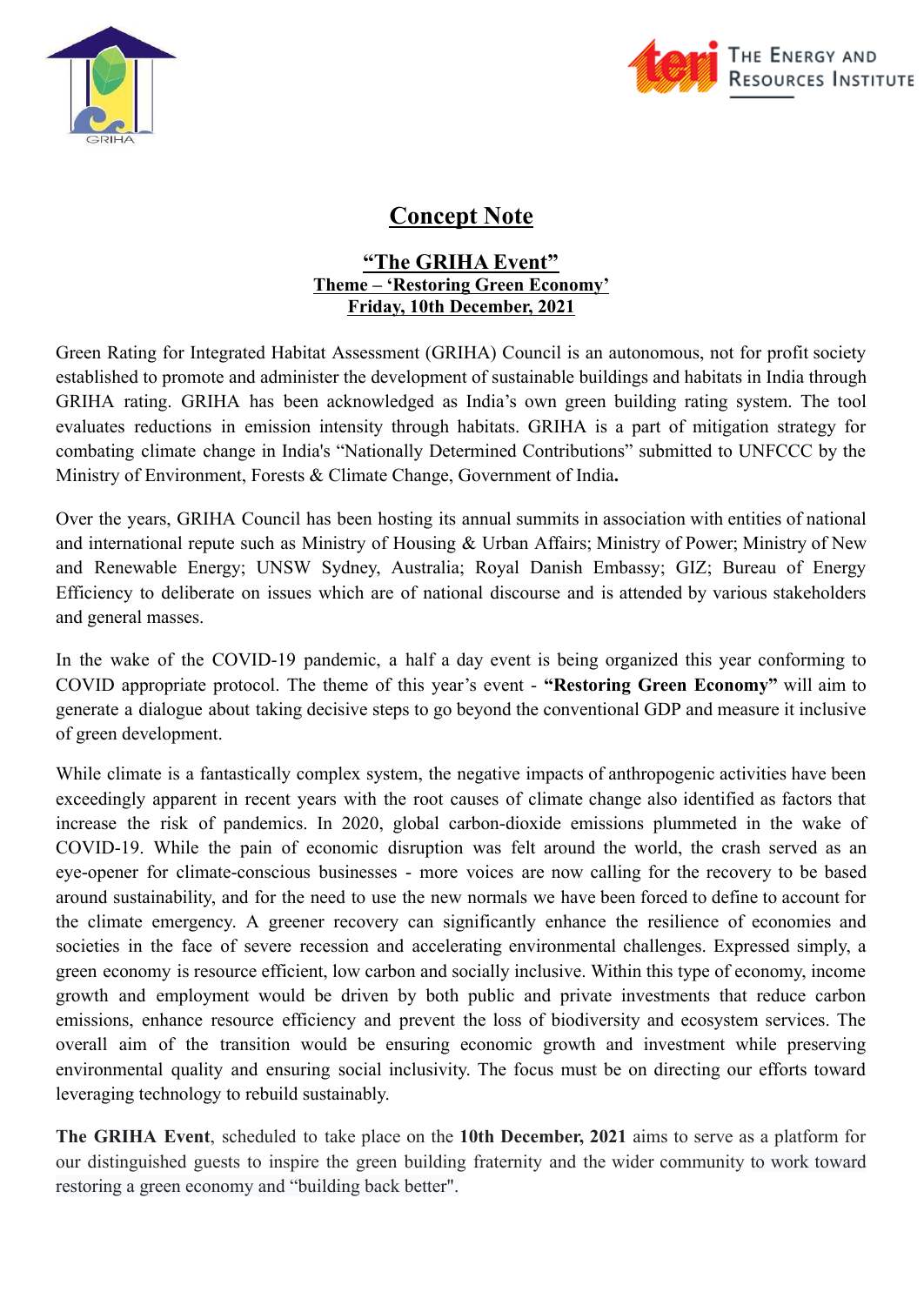| Day of Event: Friday, December 10, 2021<br>1700 hrs to 1915 hrs  |                                                                                                                                                                                                                                                        |  |
|------------------------------------------------------------------|--------------------------------------------------------------------------------------------------------------------------------------------------------------------------------------------------------------------------------------------------------|--|
| Venue: Margosa Lawn, India Habitat Center, Lodhi Road, New Delhi |                                                                                                                                                                                                                                                        |  |
| <b>Timing</b>                                                    | <b>Programme</b>                                                                                                                                                                                                                                       |  |
| 1700 to 1705 hrs                                                 | <b>Lighting the Lamp Ceremony</b>                                                                                                                                                                                                                      |  |
| 1705 to 1710 hrs                                                 | <b>Welcome Address:</b><br>Dr. Vibha Dhawan, President, GRIHA Council and<br>Director General, TERI                                                                                                                                                    |  |
| 1710 to 1715 hrs                                                 | <b>Introductory Remarks:</b><br>Mr. Sanjay Seth, Chief Executive Officer, GRIHA Council<br>& Senior Director - TERI                                                                                                                                    |  |
| 1715 to 1725 hrs                                                 | <b>Special Address:</b><br>Mr. Atul Bagai, Head of Country Office, United Nations<br>Environment Programme (UNEP), India                                                                                                                               |  |
| 1725 to 1730 hrs                                                 | <b>Launch of GRIHA Publications and Dashboard by the</b><br>Hon'ble Minister of MoEFCC and; Ministry of Labour<br>and Employment, Government of India:<br>1. GRIHA Product Catalogue Dashboard<br>2. SVAGRIHA Version 3 Manual<br>3. Shashwat Magazine |  |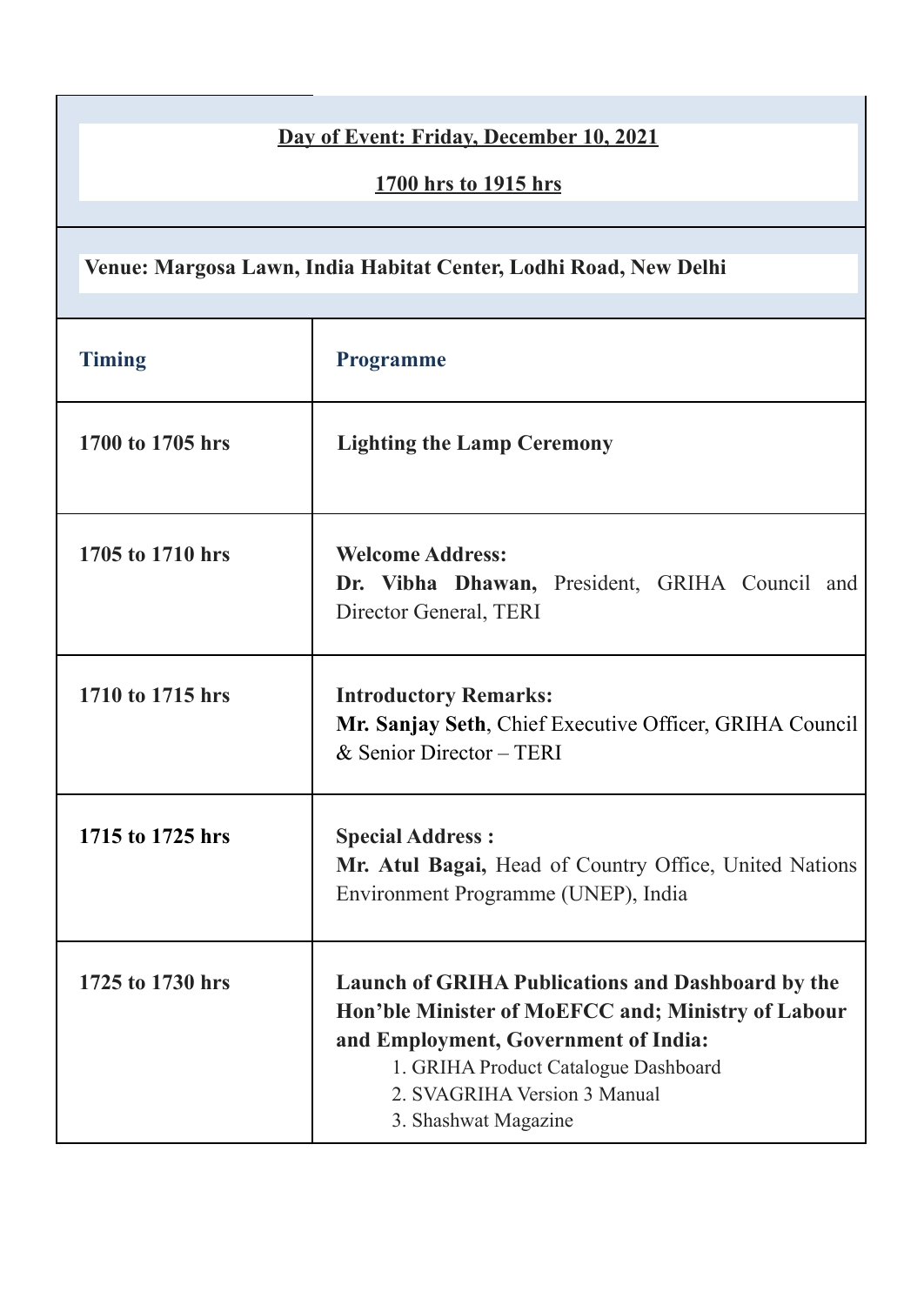| 1730 to 1745 hrs | <b>Keynote Address:</b><br>Shri.<br>Bhupender Yadav, Hon'ble<br>of<br>Minister<br>Environment, Forest & Climate Change and Ministry of<br>Labour and Employment, Government of India                                |
|------------------|---------------------------------------------------------------------------------------------------------------------------------------------------------------------------------------------------------------------|
| 1745 to 1755 hrs | <b>GRIHA Rating Award to 5 Star Rated Projects:</b><br>1. GRIHA Provisional rating<br>2. GRIHA Final rating<br>3. GRIHA EB (Existing Buildings) rating<br>4. SVAGRIHA (Simple Versatile Affordable GRIHA)<br>rating |
| 1755 to 1805hrs  | <b>Special Remarks:</b><br>H.E. Mr. Hans Jacob Frydenlund, Ambassador, Royal<br>Norwegian Embassy in India                                                                                                          |
| 1805 to 1815 hrs | <b>Special Remarks:</b><br>H.E. Mr. Freddy Svane, Ambassador, Royal Danish<br>Embassy in India                                                                                                                      |
| 1815 to 1820 hrs | <b>Signing of MoU between Govardhan EcoVillage and</b><br><b>GRIHA Council</b>                                                                                                                                      |
| 1820 to 1825 hrs | <b>Special Remarks:</b><br>Mr. Anand Santhanam, National Head - Sales and<br>Marketing, Saint-Gobain India Private Limited                                                                                          |
| 1825 to 1845 hrs | <b>GRIHA Rating Award to 4 Star Rated Projects:</b><br>1. GRIHA Provisional rating<br>2. GRIHA Final rating<br>3. GRIHA LD (Large Developments) rating<br>4. SVAGRIHA (Simple Versatile Affordable GRIHA)<br>rating |

ŕ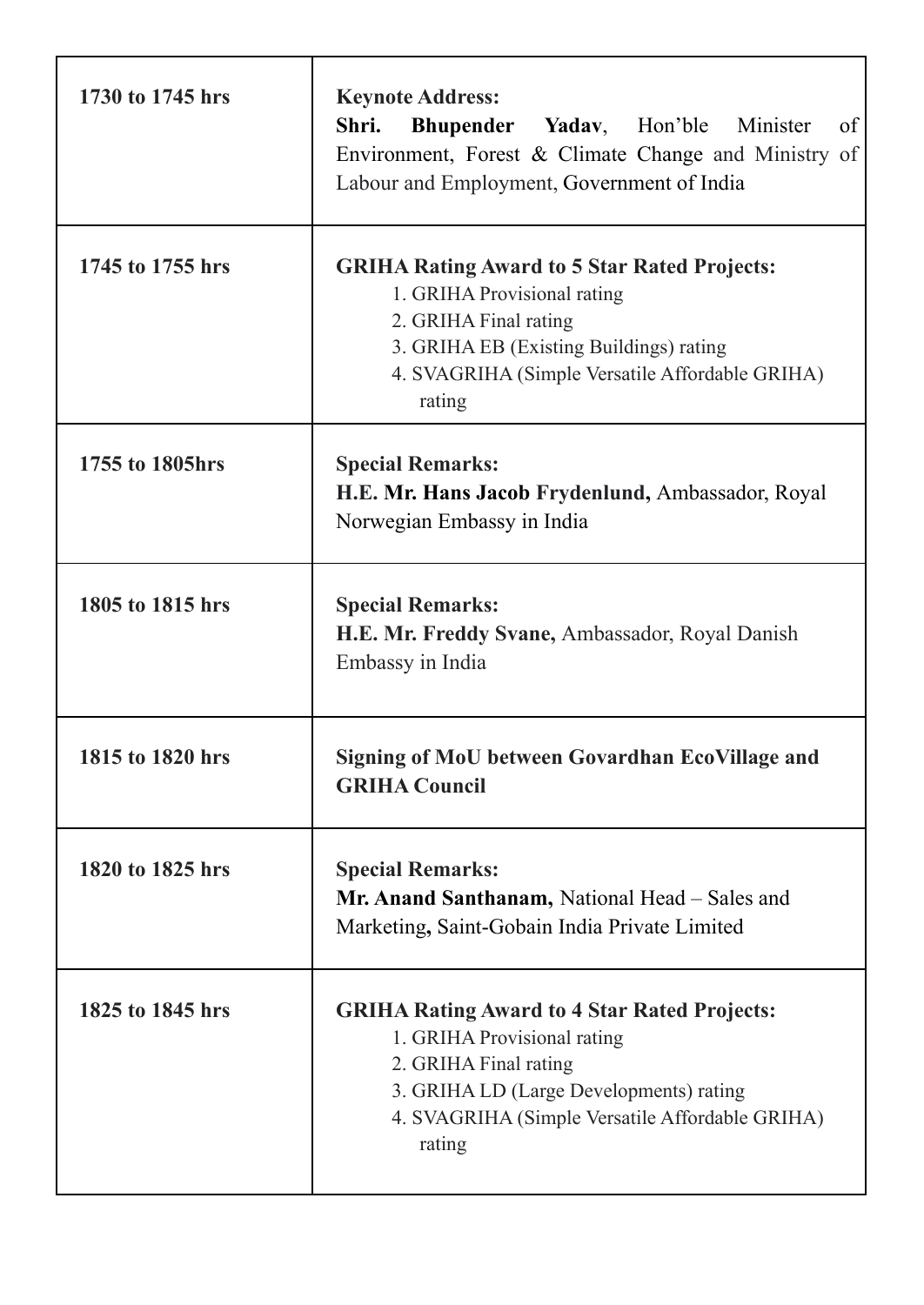| 1845 to 1905 hrs                                               | <b>GRIHA Exemplary Performance Awards</b>                                             |  |
|----------------------------------------------------------------|---------------------------------------------------------------------------------------|--|
| 1905 to 1907 hrs                                               | <b>Social Media Contest Award</b>                                                     |  |
| 1907 to 1912 hrs                                               | <b>Announcement of GRIHA Rating Awards - 3 and 2 Star</b><br><b>Rated Projects</b>    |  |
| 1912 to 1915 hrs                                               | <b>Vote of Thanks</b><br>Ms. Shabnam Bassi, Secretary and Treasurer, GRIHA<br>Council |  |
| <b>End of Programme</b><br><b>Cocktails followed by Dinner</b> |                                                                                       |  |

ŕ